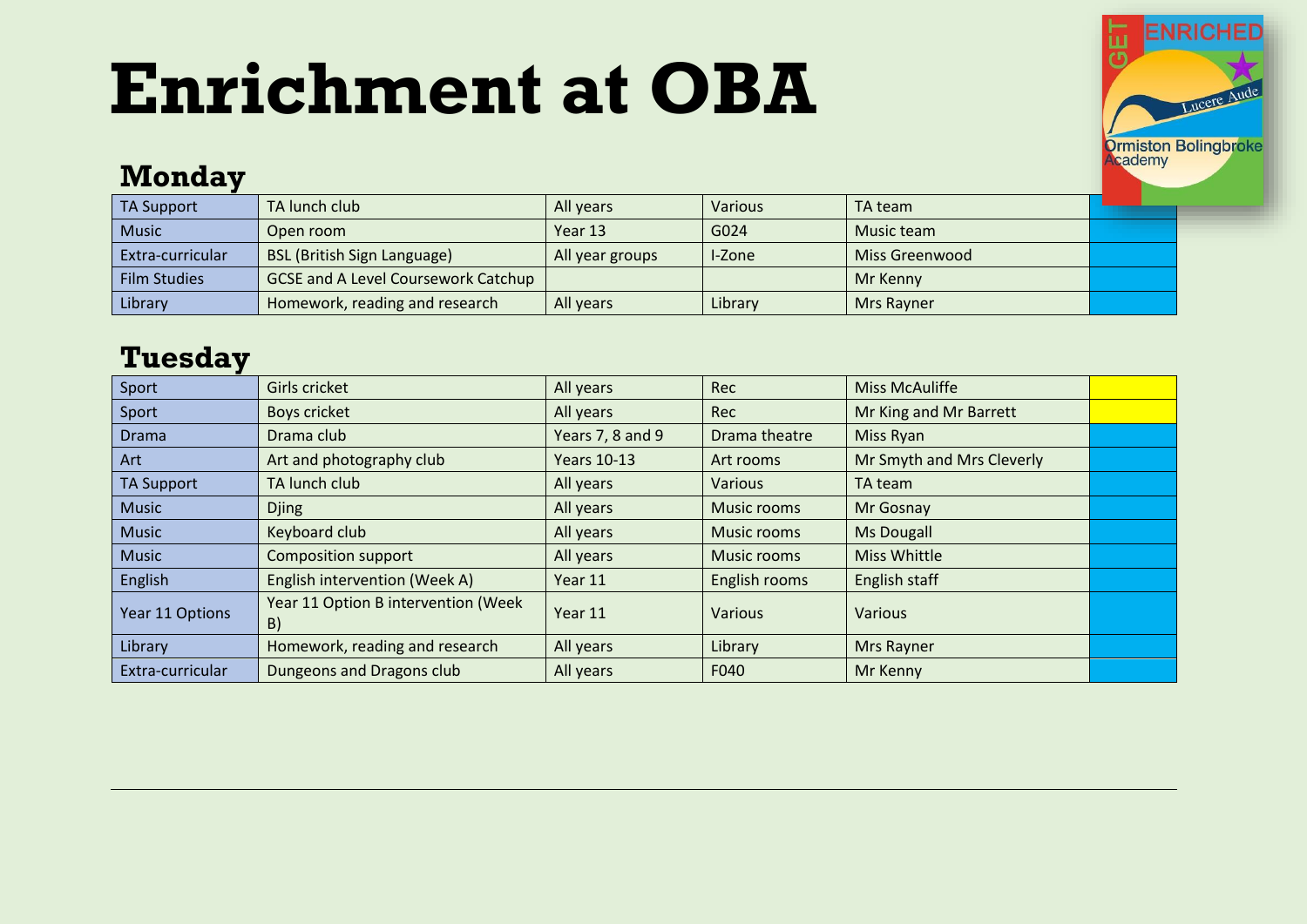### **Wednesday**

| Extra-curricular       | Pride group                                                                    | All year groups      | G017                    | <b>Sixth Formers</b>        |  |
|------------------------|--------------------------------------------------------------------------------|----------------------|-------------------------|-----------------------------|--|
| <b>ICT</b>             | <b>STEM Club - Bloodhound Racing</b><br>Challenge and engineering<br>challenge | Year 7 and Year 10   | F023                    | Mr O'Leary                  |  |
| Maths                  | Dare to Shine Maths club                                                       | Years 9 and 10       | F036                    | Mr Robinson                 |  |
| Sport                  | <b>Girls and boys rounders</b>                                                 | All years            | Rec                     | Mrs Hasty and Miss Porschke |  |
| Sport                  | <b>Girls Tennis</b>                                                            | All years            | Rec                     | Mr Barrett                  |  |
| Sport                  | <b>Boys Tennis</b>                                                             | All years            | <b>Rec</b>              | <b>Mr King</b>              |  |
| Sport                  | Gym club                                                                       | All years            | <b>Fitness suite</b>    | Mr Kenny                    |  |
| Sport                  | <b>Boys Football</b>                                                           | Years 8 and 9        | Rec                     | Mr King and Mr Barrett      |  |
| Dance                  | Dance masterclass                                                              | Years 7, 8, 9 and 10 | Dance studio            | Ms Power and Miss Ryan      |  |
| <b>TA Support</b>      | TA lunch club                                                                  | All years            | Various                 | TA team                     |  |
| Extra curricular       | Anti-Bullying Support drop in                                                  | All years            | Intervention room       | Mrs Musgrave and Mr Allen   |  |
| Homework               | "Just Do It" Homework club                                                     | Years 10 and 11      | F020                    | <b>Mrs Wallace</b>          |  |
| <b>Music</b>           | Year 11 Enrichment                                                             | Year 11              | <b>Music Rooms</b>      | Mr Tallant and Mr Buckley   |  |
| <b>Music</b>           | <b>OBA Sings</b>                                                               | All years            | G025                    | <b>Miss Lamb</b>            |  |
| Year 11 Options        | Year 11 Option A intervention<br>(Week A)                                      | Year 11              | Various                 | Various                     |  |
| <b>Maths</b>           | Maths intervention (Week B)                                                    | Year 11              | Maths rooms             | <b>Maths staff</b>          |  |
| Library                | Homework, reading and research                                                 | All years            | Library                 | <b>Mrs Rayner</b>           |  |
| Art                    | KS3 Art & Tech Club                                                            | Years 7, 8 and 9     | G003                    | <b>Miss Holmes</b>          |  |
| English                | Student's Voices debate club                                                   | All years            | Library                 | <b>Miss Harding</b>         |  |
| Philosophy             | Philosophy for Children (P4C)                                                  | Year 7               | F016                    | <b>Mrs Cooke</b>            |  |
| Extra curricular       | <b>Make and Create</b>                                                         | All years            | <b>TA Room</b>          | Mr Allen                    |  |
| Extra curricular       | Mindfulness lunch club                                                         | Years 8 and 9        | F008/Memorial<br>Garden | <b>Miss Voss</b>            |  |
| Psychology / Sociology | Psychology and Sociology club<br>(alternate weeks)                             | Year 10 and 12       | G011                    | <b>Miss Machin</b>          |  |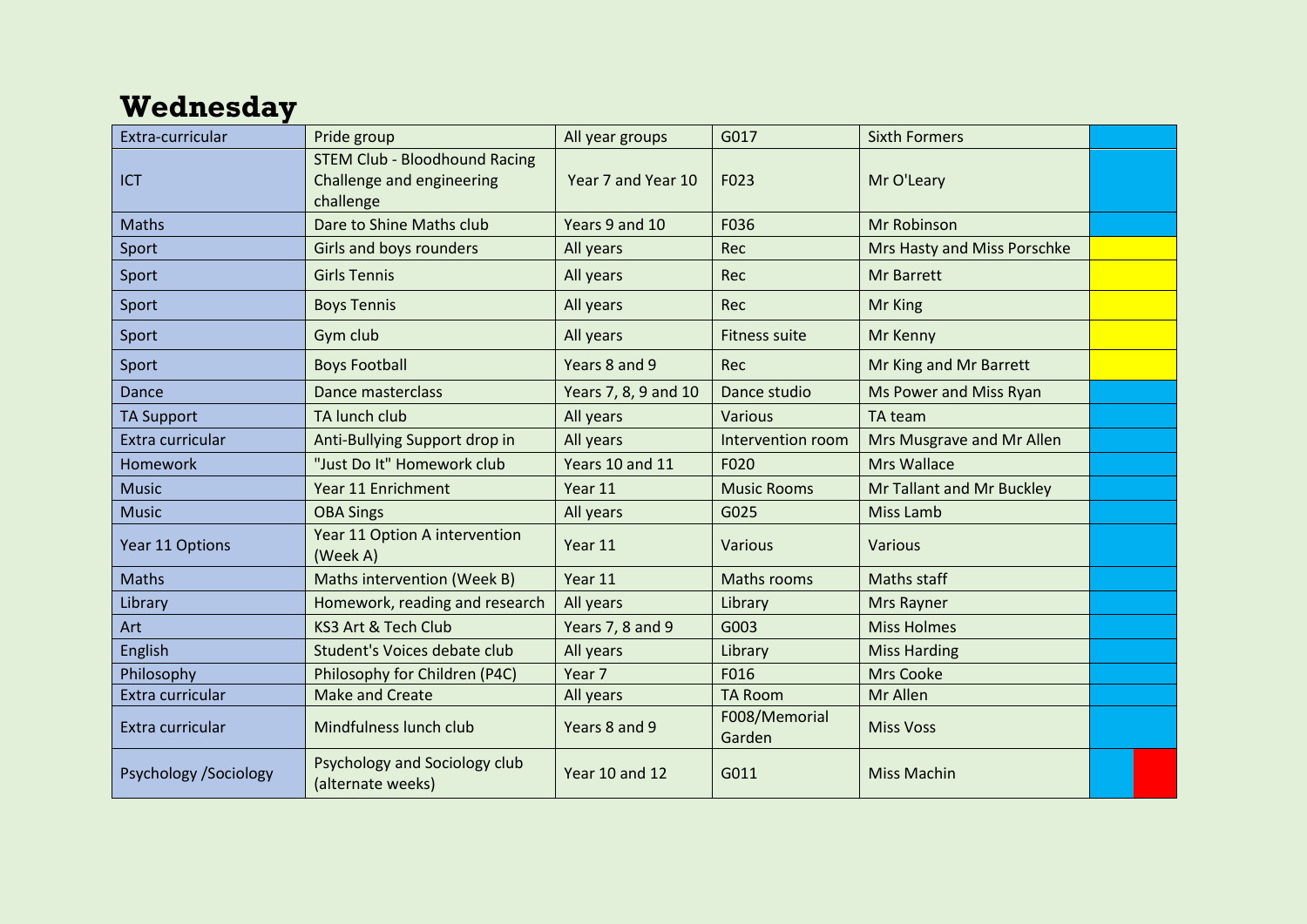#### **Thursday**

| English           | Reading and creative writing     | Year 7 and 8     | Library                    | <b>Miss Lacey</b>       |  |
|-------------------|----------------------------------|------------------|----------------------------|-------------------------|--|
| English           | School newspaper/Journalism      | Years 7, 8 and 9 | F008                       | <b>Miss Voss</b>        |  |
| English           | Film Club                        | Years 7, 8 and 9 | F006                       | Miss Walsh              |  |
| Extra-curricular  | <b>Chess Club</b>                | All years        | G027                       | Mr Kendrick             |  |
| Science           | <b>Team Innovation</b>           | Year 10          | G021                       | Miss Jackson            |  |
| Science           | Science Club                     | Year 7           | G018                       | Mr Murray               |  |
| Sport             | Gym club                         | All years        | <b>Fitness suite</b>       | Mrs Riley               |  |
| Sport             | <b>Sixth Form Football</b>       | Years 12 and 13  | <b>Rec</b>                 | Mr Kenny                |  |
| Sport             | Girls football                   | All years        | <b>Rec</b>                 | <b>Miss McAuliffe</b>   |  |
| Sport             | Boys football                    | All years        | <b>Rec</b>                 | Mr Barrett and Mr King  |  |
| <b>TA Support</b> | TA lunch club                    | All years        | <b>Various</b>             | TA team                 |  |
| <b>Music</b>      | Rock band                        | All years        | Music rooms                | Mr Pearson and Mr Reay  |  |
| Extra curricular  | Duke of Edinburgh                | Year 9           | <b>TBA</b>                 | Mr Dixon                |  |
| Science           | Science intervention (Week A)    | Year 11          | Science rooms              | Science staff           |  |
| Spanish           | Spanish intervention (Week A)    | Year 11          | Spanish rooms              | Spanish staff           |  |
| <b>Humanities</b> | Humanities intervention (Week B) | Year 11          | <b>Humanities</b><br>rooms | <b>Humanities staff</b> |  |
| Library           | Homework, reading and research   | All years        | Library                    | Mrs Rayner              |  |